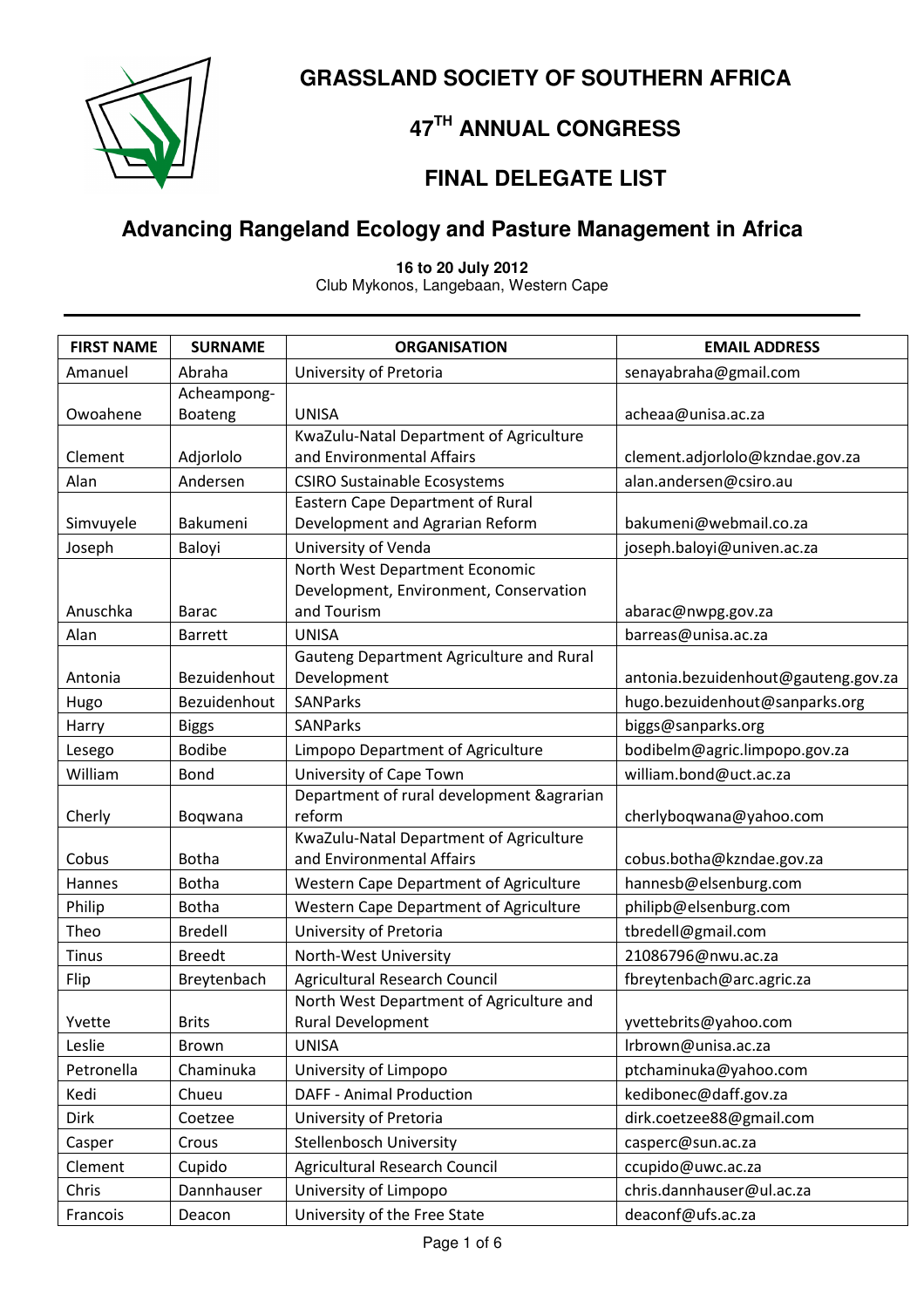

| <b>FIRST NAME</b> | <b>SURNAME</b> | <b>ORGANISATION</b>                                     | <b>EMAIL ADDRESS</b>              |
|-------------------|----------------|---------------------------------------------------------|-----------------------------------|
| Rouxdene          | Deysel         | <b>Gauteng Nature Conservation</b>                      | rouxdene.deysel@gauteng.gov.za    |
|                   |                | KwaZulu-Natal Department of Agriculture                 |                                   |
| William           | Diko           | and Environmental Affairs                               | mboniso.diko@kzndae.gov.za        |
| Mamokete          | Dingaan        | University of the Free State                            | mdingaan@gmail.com                |
| <b>Niels</b>      | <b>Dreber</b>  | North-West University                                   | n.dreber@gmx.de                   |
| Charl             | du Plessis     | Western Cape Department of Agriculture                  | charldp@elsenburg.com             |
| Freyni            | du Toit        | Grassland Society of Southern Africa                    | admin@grassland.org.za            |
| Justin            | du Toit        | DAFF - Grootfontein ADI                                 | justindutoit@gmail.com            |
| Sikhalazo         | Dube           | Agricultural Research Council                           | dubes@arc.agric.za                |
| Albertus          | Dyason         | Western Cape Department of Agriculture                  | albertusd@elsenburg.com           |
| Yolandi           | Els            | <b>SAEON Arid Lands Node</b>                            | yolandi@saeon.ac.za               |
| Chris             | Ferguson       | <b>Myrnong Station</b>                                  | christineferguson@nuffield.com.au |
| Melake            | Fessehazion    | University of Pretoria                                  | u22323962@tuks.co.za              |
| Andiswa           | Finca          | Agricultural Research Council                           | fincaa@arc.agric.za               |
| Robin             | Ford           | University of Pretoria                                  | 4forrob@gmail.com                 |
| Ilze              | Fourie         | Western Cape Department of Agriculture                  | ilzef@elsenburg.com               |
| Natasha           | Gabriels       | <b>Agricultural Research Council</b>                    | ngabriels@uwc.ac.za               |
| James             | Gambiza        | <b>Rhodes University</b>                                | j.gambiza@ru.ac.za                |
| Eddie             | Goldschagg     | <b>SANSOR</b>                                           | seedcert@sansor.co.za             |
| Jenifer           | Gouza          | CapeNature                                              | jgouza@capenature.co.za           |
| Rina              | Grant          | <b>SANParks - Kruger National Park</b>                  | rina.grant@sanparks.org           |
| Alice             | Gwelo          | University of Fort Hare                                 | fgwelos@yahoo.com                 |
| Masibonge         | Gxasheka       | University of Fort Hare                                 | 200801744@ufh.ac.za               |
| Mzamose           | Hadebe         | Vaal University of Technology                           | mzamosehadebe@gmail.com           |
|                   |                | Programme for Land and Agrarian Studies                 |                                   |
| Ruth              | Hall           | (PLAAS)                                                 | rhall@plaas.org.za                |
| <b>Dirk</b>       | Hanekom        | Agricol (Pty) Ltd                                       | dhanekom@agricol.co.za            |
| Christiaan        | Harmse         | North-West University                                   | 21086796@nwu.ac.za                |
| Dawood            | Hattas         | University of Cape Town                                 | dawood.hattas@uct.ac.za           |
| Johan             | Hattingh       | Stellenbosch University                                 | jph2@sun.ac.za                    |
|                   |                | Northern Cape Department Agriculture,                   |                                   |
| Lisa              | Hebbelmann     | Land Reform and Rural Development                       | lisahebbelmann@gmail.com          |
|                   | J van          |                                                         |                                   |
| Sue               | Rensburg       | <b>SAEON Grasslands-Forests-Wetlands Node</b>           | sue@saeon.ac.za                   |
| Jakes             | Jacobs         | Agricultural Research Council                           | jakesj@arc.agric.za               |
| Beanelri          | Janecke        | University of the Free State                            | janeckbb@ufs.ac.za                |
|                   |                | North West Department of Agriculture and                |                                   |
| Dieter            | Jordaan        | <b>Rural Development</b>                                | djordaan@nwpg.gov.za              |
| Jorrie            | Jordaan        | Limpopo Department of Agriculture                       | jorrie.jj@gmail.com               |
| Quinton           | Joshua         | Gauteng Department Agriculture and Rural<br>Development | quinton.joshua@gauteng.gov.za     |
| Dave              | Joubert        | Polytechnic of Namibia                                  | aquila.verrauxi@gmail.com         |
| Angelina          | Kanduvarisa    | <b>AGRA</b>                                             | axelr@agra.com.na                 |
|                   |                | Gauteng Department Agriculture and Rural                |                                   |
| Obeid             | Katumba        | Development                                             | obeid.katumba@gauteng.gov.za      |
|                   |                | KwaZulu-Natal Department of Agriculture                 |                                   |
| Michelle          | Keith          | and Environmental Affairs                               | m.cole@kzndae.gov.za              |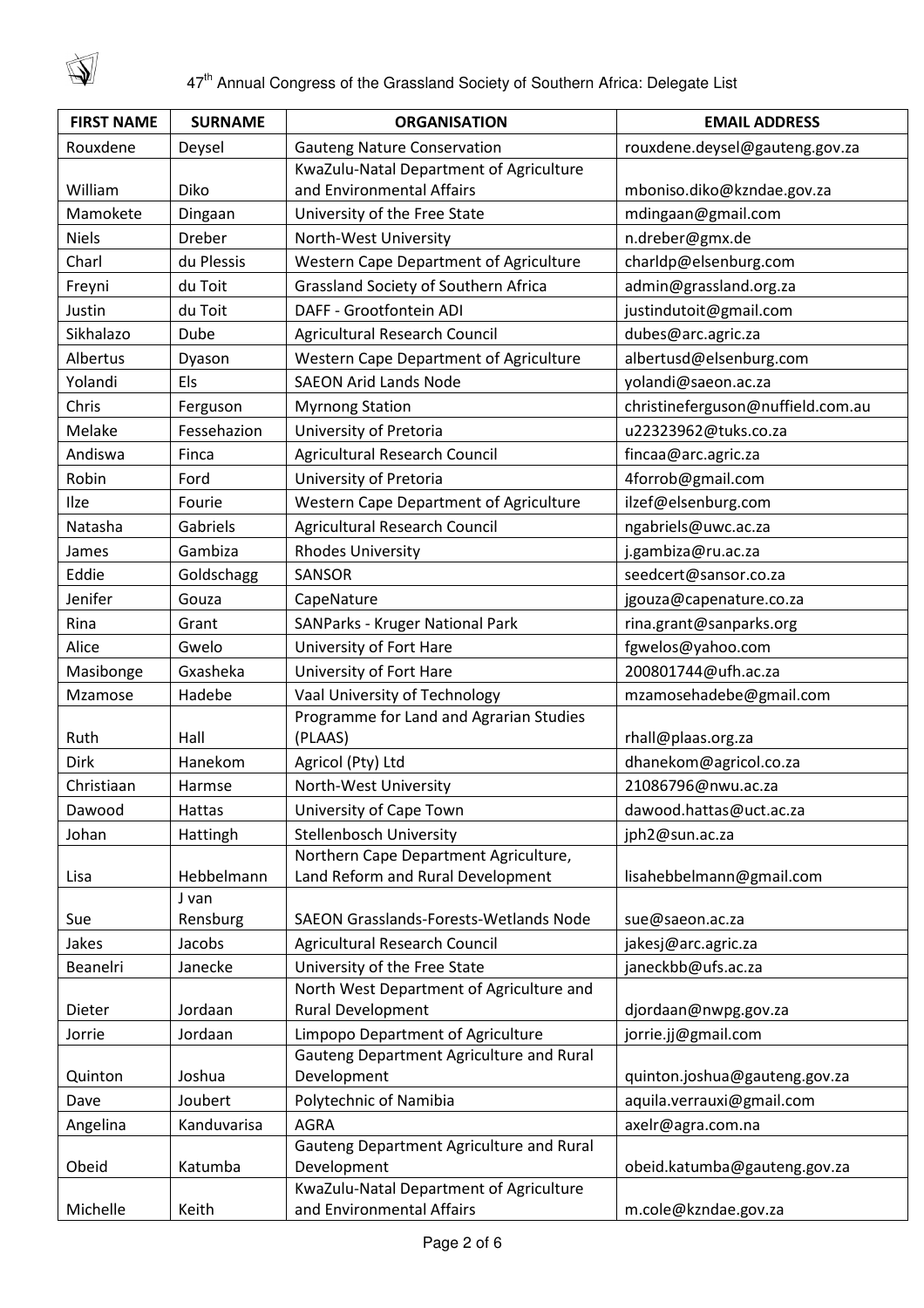

| <b>FIRST NAME</b> | <b>SURNAME</b> | <b>ORGANISATION</b>                                                  | <b>EMAIL ADDRESS</b>             |
|-------------------|----------------|----------------------------------------------------------------------|----------------------------------|
| Jaco              | Kellerman      | <b>Barenbrug South Africa Seeds</b>                                  | jkellerman@barenbrugsa.co.za     |
| Klaus             | Kellner        | North-West University                                                | klaus.kellner@nwu.ac.za          |
|                   |                | Gauteng Department Agriculture and Rural                             |                                  |
| Moagi             | Keretetse      | Development                                                          | moagi.keretetse@gauteng.gov.za   |
| Hans              | Kgasago        | Petra Finsch Mine                                                    | hansk@petradiamonds.com          |
| Hanno             | Kilian         | Khamab Kalahari Reserve                                              | ecologist@khamab.co.za           |
| Valentin          | Kindomihou     | Abomey Calavi University                                             | vkindomihou@yahoo.fr             |
| Kevin             | Kirkman        | University of KwaZulu-Natal                                          | kirkmank@ukzn.ac.za              |
| Urs               | Kreuter        | <b>Texas A&amp;M University</b>                                      | urs@tamu.edu                     |
| <b>Bertus</b>     | Kruger         | Agricultural Bank of Namibia                                         | bertus@agrinamibia.com.na        |
| Ayanda            | Kwaza          | University of Fort Hare                                              | 200803946@ufh.ac.za              |
| Tshepo            | Laka           | Gauteng Department Agriculture and Rural<br>Development              | tshepo.laka@gauteng.gov.za       |
| Jozua             | Lambrechts     | The Savory Institute                                                 | jozua@websurf.co.za              |
| Gabriel           | Lekalakala     | Limpopo Department of Agriculture                                    | lekalakala@gmail.com             |
| Mota              | Lesoli         | Fort Cox College of Agriculture and Forestry                         | lesolistar@gmail.com             |
| <b>Brigid</b>     | Letty          | University of KwaZulu-Natal                                          | bletty@inr.org.za                |
|                   |                | Endangered Wildlife Trust - Threatened                               |                                  |
| lan               | Little         | <b>Grassland Species Programme</b>                                   | ianl@ewt.org.za                  |
| Dalena            | Lombard        | Western Cape Department of Agriculture                               | dalenal@elsenburg.com            |
| Schalk            | Louw           | University of the Free State                                         | louws@ufs.ac.za                  |
| Roy               | Lubke          | <b>Rhodes University</b>                                             | r.lubke@ru.ac.za                 |
|                   |                | KwaZulu-Natal Department of Agriculture                              |                                  |
| Fikile            | Luthuli        | and Environmental Affairs                                            | fikile.luthuli@kzndae.gov.za     |
| Linda             | Luvuno         | University of KwaZulu-Natal                                          | 206513111@stu.ukzn.ac.za         |
| Mpumelelo         | Magawana       | KwaZulu-Natal Department of Agriculture<br>and Environmental Affairs | mpumelelo.magawana@kzndae.gov.za |
|                   |                | Department of Rural development& Agrarain                            |                                  |
| Siyotha           | Magenuka       | Reform                                                               | msiyotha@yahoo.com               |
|                   |                | Mpumalanga Department of Agriculture,                                |                                  |
| Norman            | Magoro         | Rural Development and Land Administration                            | ditshego22@gmail.com             |
| Kgabo             | Mahlako        | University of Venda                                                  | joseph.baloyi@univen.ac.za       |
| Lekgau            | Mahlatji       | DAFF - Land Use and Soil Management                                  | lekgaumah@daff.gov.za            |
| Paul              | Malan          | University of the Free State                                         | malanpj@ufs.ac.za                |
| Lucas             | Manaka         | Agricultural Research Council                                        | molokom@arc.agric.za             |
| Tshenolo          | Mantji         | Limpopo Department of Agriculture                                    | kgamam@yahoo.com                 |
| Nobuntu           | Mapeyi         | Eastern Cape Department of Rural<br>Development and Agrarian Reform  | mapeyinobuntu@yahoo.co.uk        |
| Farida            | Martin         | Agricol (Pty) Ltd                                                    | fmartin@agricol.co.za            |
| Mary              | Masafu         | <b>UNISA</b>                                                         | masafmm@unisa.ac.za              |
| Jabulani          | Mashiya        | Tshwane University of Technology                                     | mashiyajg@tut.ac.za              |
| Mmoto             | Masubelele     | University of Cape Town                                              | mmoto.masubelele@uct.ac.za       |
| Harry             | May            | Surplus People Project                                               | harry@spp.org.za                 |
| Christian         | Mbajiorgu      | <b>UNISA</b>                                                         | mbajica@unisa.ac.za              |
| Steven            | McKean         | Ezemvelo KZN Wildlife                                                | steve@kznwildlife.com            |
| Robin             | Meeske         | Western Cape Department of Agriculture                               | robinm@elsenburg.com             |
| Anthony           | Mills          | C4 EcoSolutions cc                                                   | mills@sun.ac.za                  |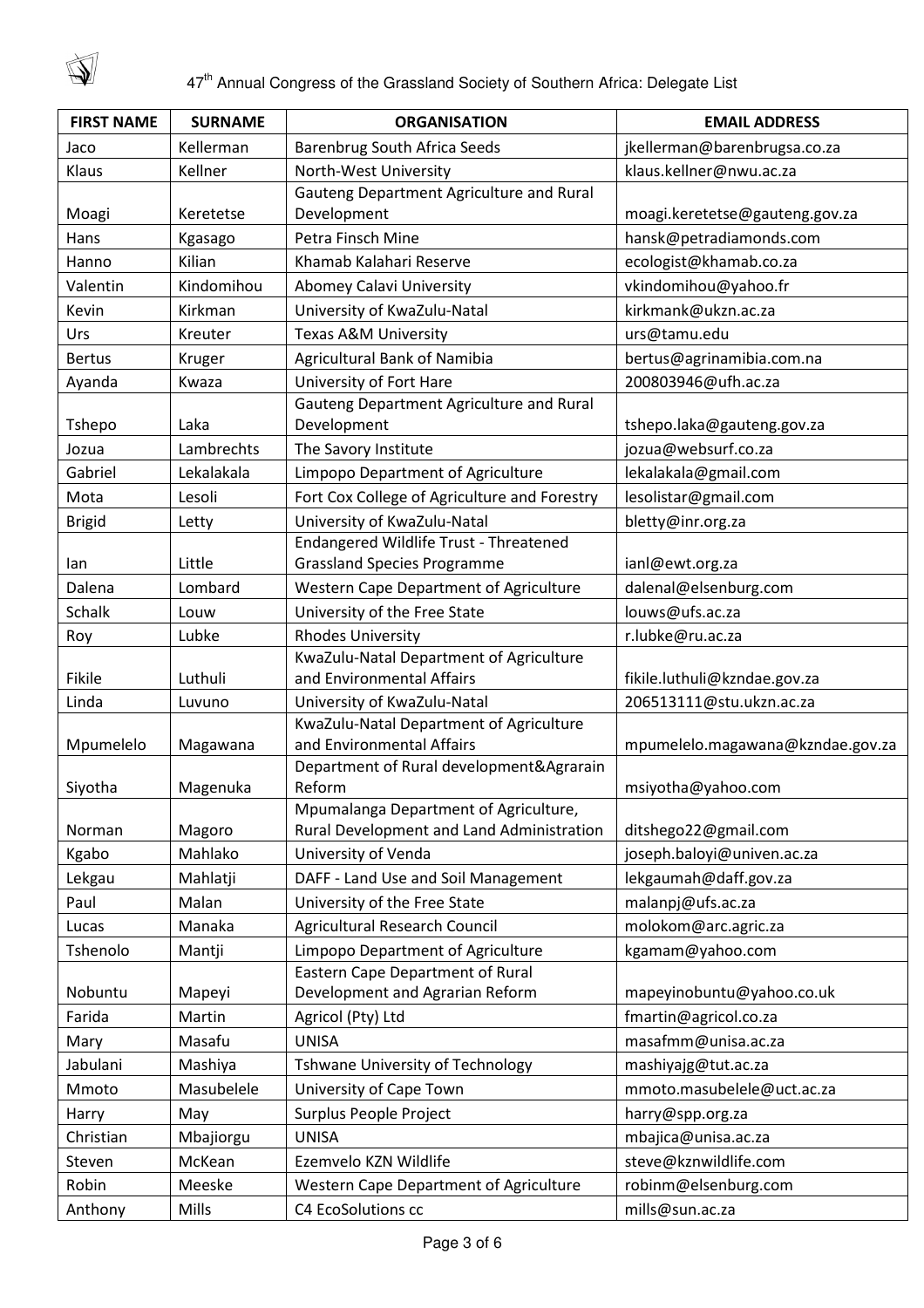

| <b>FIRST NAME</b> | <b>SURNAME</b> | <b>ORGANISATION</b>                                     | <b>EMAIL ADDRESS</b>                 |
|-------------------|----------------|---------------------------------------------------------|--------------------------------------|
| Ntuthuko          | Mkhize         | Agricultural Research Council                           | mkhizen@arc.agric.za                 |
| Ntuwiseni         | Mmbi           | Limpopo Department of Agriculture                       | ntuwisenime@webmail.co.za            |
| Mthunzi           | Mndela         | University of Fort Hare                                 | 200806978@ufh.ac.za                  |
|                   |                | Mpumalanga Department of Agriculture,                   |                                      |
| Thabile           | Mokgakane      | Rural Development and Land Administration               | mokgakanetj@gmail.com                |
| Michael           | Mokwala        | <b>Agricultural Research Council</b>                    | mokwalam@arc.agric.za                |
| Glady             | Molawa         | <b>DAFF - Animal Production</b>                         | gladym@daff.gov.za                   |
| Samuel            | Molekwa        | ARC - Institute for Soil, Climate and Water             | molekwas@arc.agric.za                |
| Keletso           | Mopipi         | University of Fort Hare                                 | kmopipi@ufh.ac.za                    |
|                   |                | Eastern Cape Department of Rural                        |                                      |
| Theunis           | Morgenthal     | Development and Agrarian Reform                         | theunis.morgenthal@agr.ecprov.gov.za |
|                   |                | KwaZulu-Natal Department of Agriculture                 |                                      |
| Musawenkosi       | Msomi          | and Environmental Affairs                               | musawenkosi.msomi@kzndae.gov.za      |
| Hloniphani        | Mthunzi        | University of the Witwatersrand                         | hmthunzi@gmail.com                   |
| Tsumbedzo         | Mudalahothe    | SANBI - National Grasslands Programme                   | t.mudalahothe@sanbi.org.za           |
| <b>Jim</b>        | Muir           | Texas A & M University                                  | j-muir@tamu.edu                      |
| Fhatuwani         | Munyai         | Gauteng Department Agriculture and Rural<br>Development | fhatuwani.munyai@gauteng.gov.za      |
|                   | Musetha        | <b>DAFF - Animal Production</b>                         |                                      |
| Victor            |                | KwaZulu-Natal Department of Agriculture                 | victormu@daff.gov.za                 |
| Zandile           | Ndlovu         | and Environmental Affairs                               | doreen.ndlovu@kzndae.gov.za          |
| Zamukulunga       | Ndovela        | University of Fort Hare                                 | gadluma@yahoo.co.uk                  |
| Leana             | <b>Nel</b>     | University of Pretoria                                  | leana.nel@tuks.co.za                 |
| Phillip           | Nengwenani     | DAFF - Grootfontein ADI                                 | phillipn@daff.gov.za                 |
| Petros            | Ngwenya        | Ezemvelo KZN Wildlife                                   | petrosn@kznwildlife.com              |
| Peter             | Oosthuizen     | KwaZulu-Natal Departement AEA                           |                                      |
| Tony              | Palmer         | Agricultural Research Council                           | palmert@arc.agric.za                 |
|                   |                | KwaZulu-Natal Department of Agriculture                 |                                      |
| Graham            | Peddie         | and Environmental Affairs                               | graham.peddie@kzndae.gov.za          |
| John              | Peel           | Agricultural Research Council                           | john@arc.agric.za                    |
| Mike              | Peel           | <b>Agricultural Research Council</b>                    | mikep@arc.agric.za                   |
| PJ                | Pieterse       | Stellenbosch University                                 | pjp@sun.ac.za                        |
| Michael           | Pillay         | Vaal University of Technology                           | mpillay@vut.ac.za                    |
| James             | Pryke          | Stellenbosch Univeristy                                 | jpryke@sun.ac.za                     |
| Gilbert           | Pule           | <b>Agricultural Research Council</b>                    | gpule@arc.agric.za                   |
| James             | Puttick        | University of Cape Town                                 | vart007@yahoo.com                    |
| Lisa-Maré         | Pyper          | Grassland Society of Southern Africa                    | lisap@grassland.org.za               |
|                   |                | Mpumalanga Department of Agriculture,                   |                                      |
| Collen            | Rabothata      | Rural Development and Land Administration               | rmcollen@gmail.com                   |
| Patrick           | Ramaselele     | Free State Department of Agriculture                    | kimbiap@gmail.com                    |
| Keith             | Ramsay         | <b>DAFF - Animal Production</b>                         | keithr@daff.gov.za                   |
| Greg              | Robertson      | <b>Myrnong Station</b>                                  | christineferguson@nuffield.com.au    |
| Riaan             | Roselt         | Agricol (Pty) Ltd                                       | riaanr@agricol.co.za                 |
| Axel              | Rothauge       | <b>AGRA</b>                                             | axelr@agra.com.na                    |
| lan               | Rushworth      | Ezemvelo KZN Wildlife                                   | ianr@kznwildlife.com                 |
| Jennifer          | Russell        | University of KwaZulu-Natal                             | jennifer@resourceman.co.za           |
| Nelmarie          | Saayman        | Western Cape Department of Agriculture                  | nelmaries@elsenburg.com              |
|                   |                |                                                         |                                      |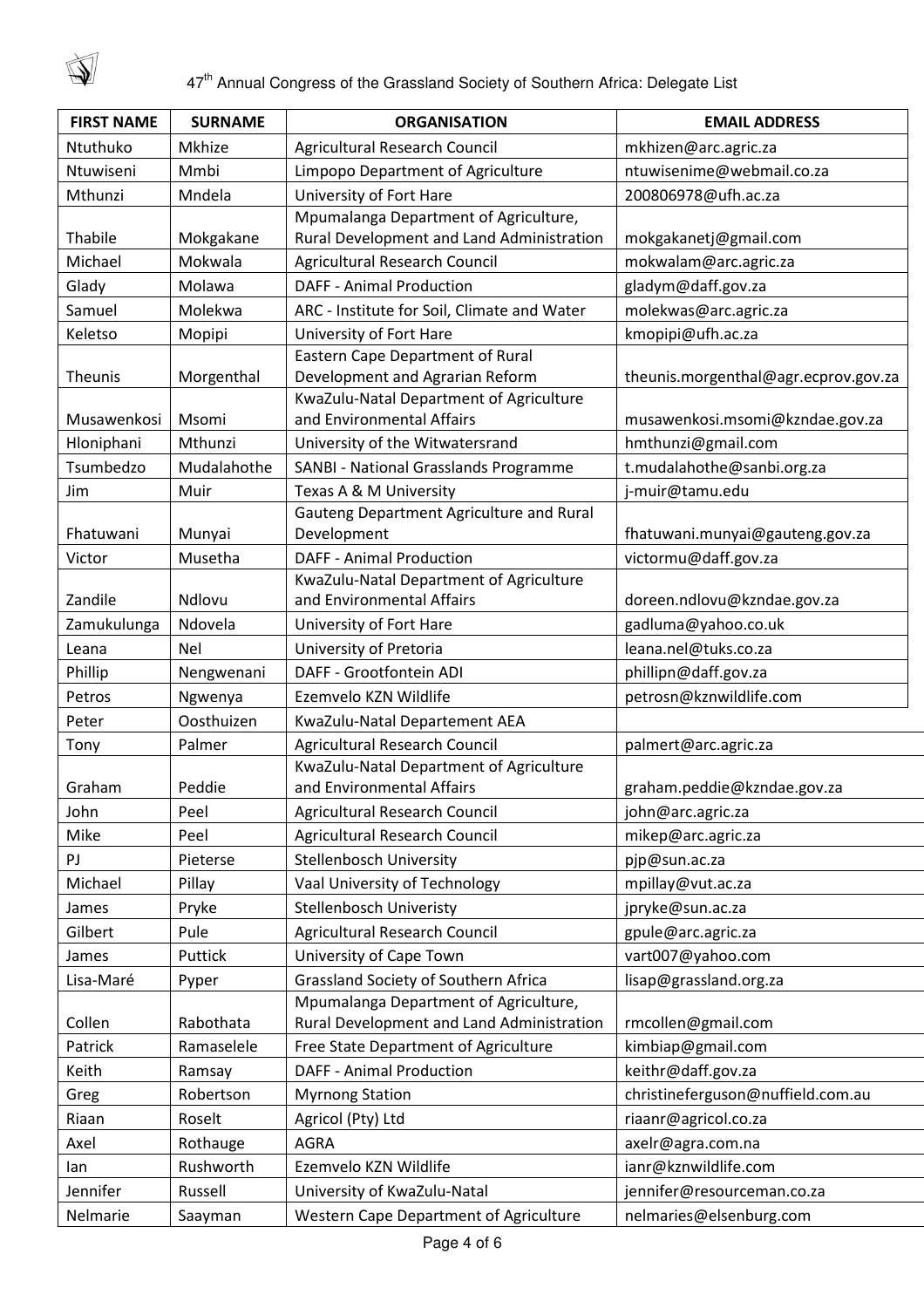$\mathbb{Q}$ 

| <b>FIRST NAME</b> | <b>SURNAME</b> | <b>ORGANISATION</b>                           | <b>EMAIL ADDRESS</b>          |
|-------------------|----------------|-----------------------------------------------|-------------------------------|
|                   |                | International Livestock Research Institute    |                               |
| Mohammed          | Said           | (ILRI)                                        | m.said@cgiar.org              |
| Monique           | Salomon        | Surplus People Project                        | salomon@ukzn.ac.za            |
| Igshaan           | Samuels        | Agricultural Research Council                 | isamuels@uwc.ac.za            |
| Henzel            | Saul           | Agricol (Pty) Ltd                             | hsaul@agricol.co.za           |
| Pete              | Scogings       | University of Zululand                        | scogings@gmail.com            |
| Rob               | Scott-Shaw     | Ezemvelo KZN Wildlife                         | robss@kznwildlife.com         |
| Wilfred           | Seitlhamo      | North West Parks and Tourism Board            | wseitlhamo@nwptb.co.za        |
| Percy             | Sekwadi        | DAFF - Grootfontein ADI                       | percyse@daff.gov.za           |
| Siyabulela        | Simanga        | University of Fort Hare                       | 200701551@ufh.ac.za           |
| Nico              | Smit           | University of the Free State                  | smitgn@ufs.ac.za              |
| Hennie            | Snyman         | University of the Free State                  | snymanha@ufs.ac.za            |
| Gabrielle         | Solomon        | University of the Western Cape                | solomon.gabrielle@gmail.com   |
|                   |                | KwaZulu-Natal Department of Agriculture       |                               |
| Cathy             | <b>Stevens</b> | and Environmental Affairs                     | cathy.stevens@kzndae.gov.za   |
| Sheila            | Storey         | Nemlab                                        | sheila@nemlab.co.za           |
| Annelene          | Swanepoel      | Western Cape Department of Agriculture        | annelenes@elsenburg.com       |
| Pieter            | Swanepoel      | Western Cape Department of Agriculture        | pieters@elsenburg.com         |
| Wijnand           | Swart          | University of the Free State                  | swartwj@ufs.ac.za             |
| Melvin            | Swarts         | <b>Agricultural Research Council</b>          | mswarts@uwc.ac.za             |
| Louise            | Swemmer        | <b>SANParks - Kruger National Park</b>        | louise.swemmer@sanparks.org   |
| Tony              | Swemmer        | <b>SAEON Ndlovu Node</b>                      | tony@saeon.ac.za              |
| Mahlodi           | Tau            | SANBI - National Grasslands Programme         | m.tau@sanbi.org.za            |
|                   |                | KwaZulu-Natal Department of Agriculture       |                               |
| Janet             | Taylor         | and Environmental Affairs                     | janet.taylor@kzndae.gov.za    |
| Michelle          | Tedder         | University of KwaZulu-Natal                   | michelle.j.tedder@gmail.com   |
| Solomon           | Tefera         | University of Fort Hare                       | teferabeyenesolomon@yahoo.com |
| Julius            | Tjelele        | <b>Agricultural Research Council</b>          | jtjelele@arc.agric.za         |
|                   |                | Eastern Cape Department of Rural              |                               |
| Craig             | Trethewey      | Development and Agrarian Reform               | cat01@telkomsa.net            |
| Winston           | Trollope       | Working On Fire International                 | winfire@procomp.co.za         |
| Wayne             | Truter         | University of Pretoria                        | wayne.truter@up.ac.za         |
| Phenya            | Tshenkeng      | North West Parks & Tourism Board              | ptshenkeng@nwptb.co.za        |
| Mitsuru           | Tsubo          | <b>Tottori University</b>                     | tsubo@alrc.tottori-u.ac.jp    |
| Roger             | Uys            | Ezemvelo KZN Wildlife                         | uysr@kznwildlife.com          |
| Loraine           | van den Berg   | DAFF - Grootfontein ADI                       | lorainevdb@daff.gov.za        |
| Janke             | van der Colf   | <b>Western Cape Department of Agriculture</b> | jankevdc@elsenburg.com        |
| Peet              | van der Walt   | Pannar Seed (Pty) Ltd                         | peet.vanderwalt@pannar.co.za  |
| Albert            | van Eeden      | North-West University                         | 20055617@nwu.ac.za            |
| Minette           | van Lingen     | DAFF - Grootfontein ADI                       | minettevl@daff.gov.za         |
| Susi              | Vetter         | <b>Rhodes University</b>                      | s.vetter@ru.ac.za             |
| Johan             | Viljoen        | University of Pretoria                        | s25162374@tuks.co.za          |
| Jim               | Walsh          | Saldanha Bay Water Quality Trust              | hilltopcottage@telkomsa.net   |
| Herman            | Walters        | Agricol (Pty) Ltd                             | hwalters@agricol.co.za        |
|                   |                | KwaZulu-Natal Department of Agriculture       |                               |
| Fidelis           | Washayanyika   | and Environmental Affairs                     | fwashayanyika@gmail.com       |